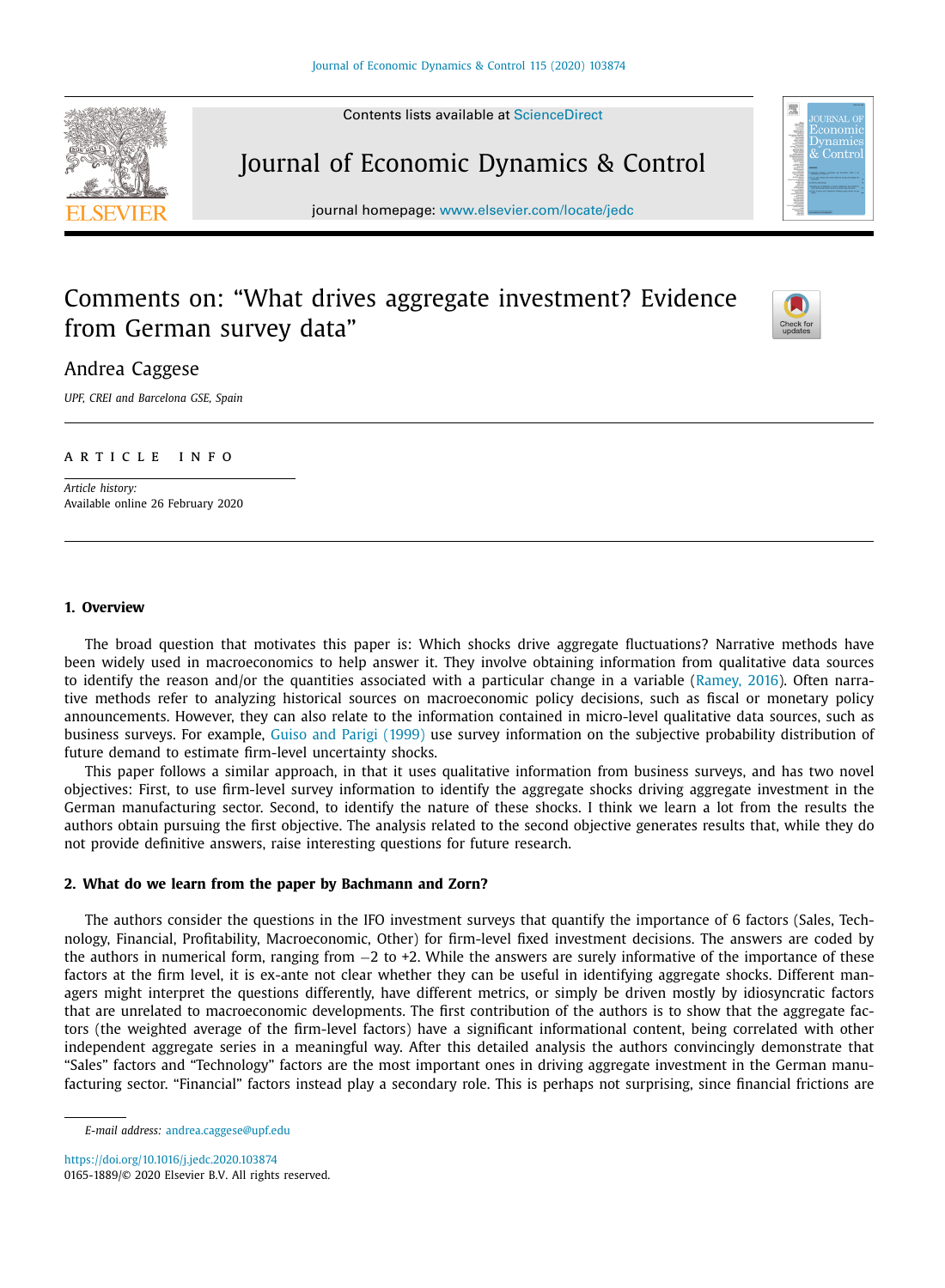mostly important for young and small firms, and the Financial factors index, being a weighted average, is mostly representative of older and larger firms.

Overall this part of the paper is very detailed and has nice findings. Typically the narrative approach consists of using macro sources for macro questions, or individual-level sources to identify individual level shocks.<sup>1</sup> An example of the former is analyzing FOMC minutes to help identify monetary policy shocks. An example of the latter is using qualitative information from SEC filings to identify firm-level financial frictions (e.g. see [Buehlmaier](#page-2-0) and Whited, 2018, among others). Conversely, the authors show that you can aggregate micro-level qualitative information to obtain useful information on macro shocks.

However, as [Ramey](#page-2-0) (2016) points out in a recent survey, narrative methods alone are not sufficient in providing exogeneity. In other words, survey answers might in principle represent genuine exogenous shocks, but in reality they are mostly endogenous responses to other shocks. The authors are well aware of this problem, and propose to combine the survey information with additional identification assumptions. They do so by matching firm-year observations in their survey with the IFO Business Cycle Survey, which has information on firm-level price changes. They show that while the "Sales" index is positively related to the frequency of price changes at the firm-level, the "Technology" index is negatively related to them. In other words, firms citing a positive sales component behave like firms with some monopolistic power reacting to positive demand shocks, they tend to raise prices. Moreover, firms citing a positive technology component behave like firms affected by a positive productivity shock. Remarkably, these findings are robust to firm and year fixed effects. Therefore they are driven by firm specific shocks rather than by other external confounding factors. This independent source of information allows the authors to adopt an intuitive identification scheme. Aggregate demand shocks and aggregate technology shocks are positively correlated with, respectively, the Sales and Technology aggregate indexes. Furthermore, the unconditional correlation between aggregate demand shocks and PPI inflation is positive, while the unconditional correlation between technology shocks and PPI inflation is negative. As a result, the authors obtain that demand shocks explain between 66% and 75% of investment fluctuations, and between 50% and 63% of Industrial production growth fluctuations. Overall, the variance decomposition analysis and other diagnostics performed on the shocks confirm the validity of the findings.

#### **3. Comments and questions for future research**

Bachmann and Zorn have shown that firm-level investment surveys are useful to identify aggregate shock. They have also shown that demand shocks are driving most of the business cycle fluctuations of aggregate manufacturing investment in Germany.

Two questions remain: First, what do we gain, quantitatively, from using survey data? The paper does not provide a benchmark against which to compare the quantitative findings. For example, suppose that instead of using the sales and technology indexes constructed from the survey data, the authors use industry-level sales growth and TFP growth data, and then adopt the same procedure outlined above to identify demand and technology shocks. Would results be very different? And if so, what is the interpretation of the difference?

The above question reveals once again the general issue with the interpretation of the results. In the last part of the paper the authors argue that their demand shocks are likely to be sentiment shocks. I find this conclusion interesting but not entirely convincing, for various reasons.

First, the main piece of evidence to support this conclusion is the high correlation the authors find between their aggregate demand shock and an aggregate business sentiment index for the West German manufacturing sector from the IFO Business Cycle Survey. The problem here is the same one noted before: Survey answers are not per se exogenous shocks. That the business sentiment index is so correlated to the demand shock signals that they are probably both driven by the same exogenous shock which we still need to precisely identify. I sympathize with the idea that it could be a sentiment shock, but then the sentiments driving demand shocks should be consumer sentiments rather than those of business executives.

Second, the authors do not systematically analyse to what extent their demand shocks are driven by other shocks traditionally considered as relevant for the business cycle. They verify the simple correlation between their shock and observed policy outcomes (such as tax rates, government purchases and monetary policy rates) rather than properly identified policy shocks. Moreover, they do not verify to what extent the demand shocks are driven by export shocks, which are arguably very important for the export-oriented German manufacturing sector.

In fairness, to precisely identify the nature of demand shocks is an extremely difficult task, and the authors only claim to provide some "*Suggestive Evidence on the Nature of the Aggregate Demand Shocks*". Therefore, these comments do not detract from the paper, rather they point to possible directions for future research. In this respect, I think that one useful avenue of research is to exploit more the micro-level richness of the survey data. For example, useful information could be obtained by comparing firm-level sales growth and productivity (computed using quantitative information) with survey answers, if such merging of different datasets is at all possible for the German data. One could then analyse whether survey answers are driven by temporary or permanent fluctuations in sales, or whether purely noisy (sentiments?) fluctuations matter. This

<sup>&</sup>lt;sup>1</sup> See [Ramey](#page-2-0) (2016), for a detailed review of this literaure.